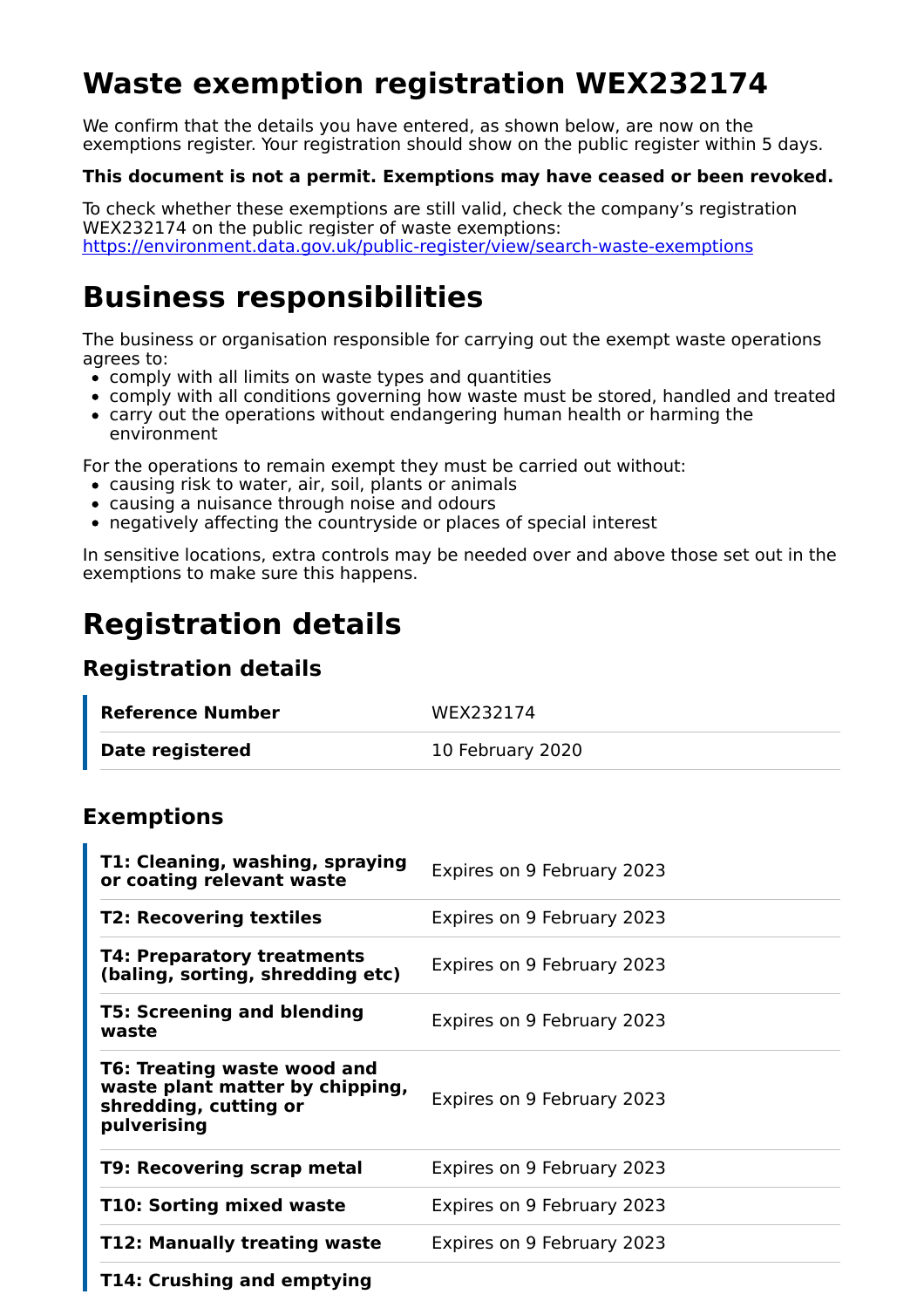| vehicle waste oil filters                                                   | Expires on 9 February 2023 |
|-----------------------------------------------------------------------------|----------------------------|
| T15: Treating waste aerosol<br>cans                                         | Expires on 9 February 2023 |
| T16: Treating waste toner and<br>ink cartridges                             | Expires on 9 February 2023 |
| T17: Crushing waste fluorescent<br>tubes                                    | Expires on 9 February 2023 |
| T28: Sort and denature<br>controlled drugs for disposal                     | Expires on 9 February 2023 |
| <b>T30: Recovery of silver</b>                                              | Expires on 9 February 2023 |
| T31: Recovery of<br>monopropylene glycol from<br>aircraft antifreeze fluids | Expires on 9 February 2023 |
| <b>S1: Storing waste in secure</b><br>containers                            | Expires on 9 February 2023 |
| S2: Storing waste in a secure<br>place                                      | Expires on 9 February 2023 |

## **Your contact details**

| Your name             | andy dobson                              |
|-----------------------|------------------------------------------|
| Your telephone number | 01325 464713                             |
| Your email address    | andy.dobson@totalrecyclingservices.co.uk |

## **Waste operator details**

| <b>Business or organisation type</b>                     | Limited company                                                               |
|----------------------------------------------------------|-------------------------------------------------------------------------------|
| Waste operator responsible for<br>these waste operations | <b>Total Recycling Services Limited</b>                                       |
| <b>Address of the Waste operator</b>                     | TOTAL RECYCLING SERVICES LTD<br>LINGFIELD WAY<br><b>DARLINGTON</b><br>DI 14PZ |

## **Waste operations contact**

| <b>Name</b>             | Andy Dobson                                                              |
|-------------------------|--------------------------------------------------------------------------|
| <b>Position</b>         | <b>Operations Director</b>                                               |
| <b>Telephone number</b> | 01325 464713                                                             |
| <b>Email</b>            | andy.dobson@totalrecyclingservices.co.uk                                 |
| <b>Address</b>          | <b>Innovation House</b><br>LINGFIELD WAY<br><b>DARLINGTON</b><br>DL1 4PZ |